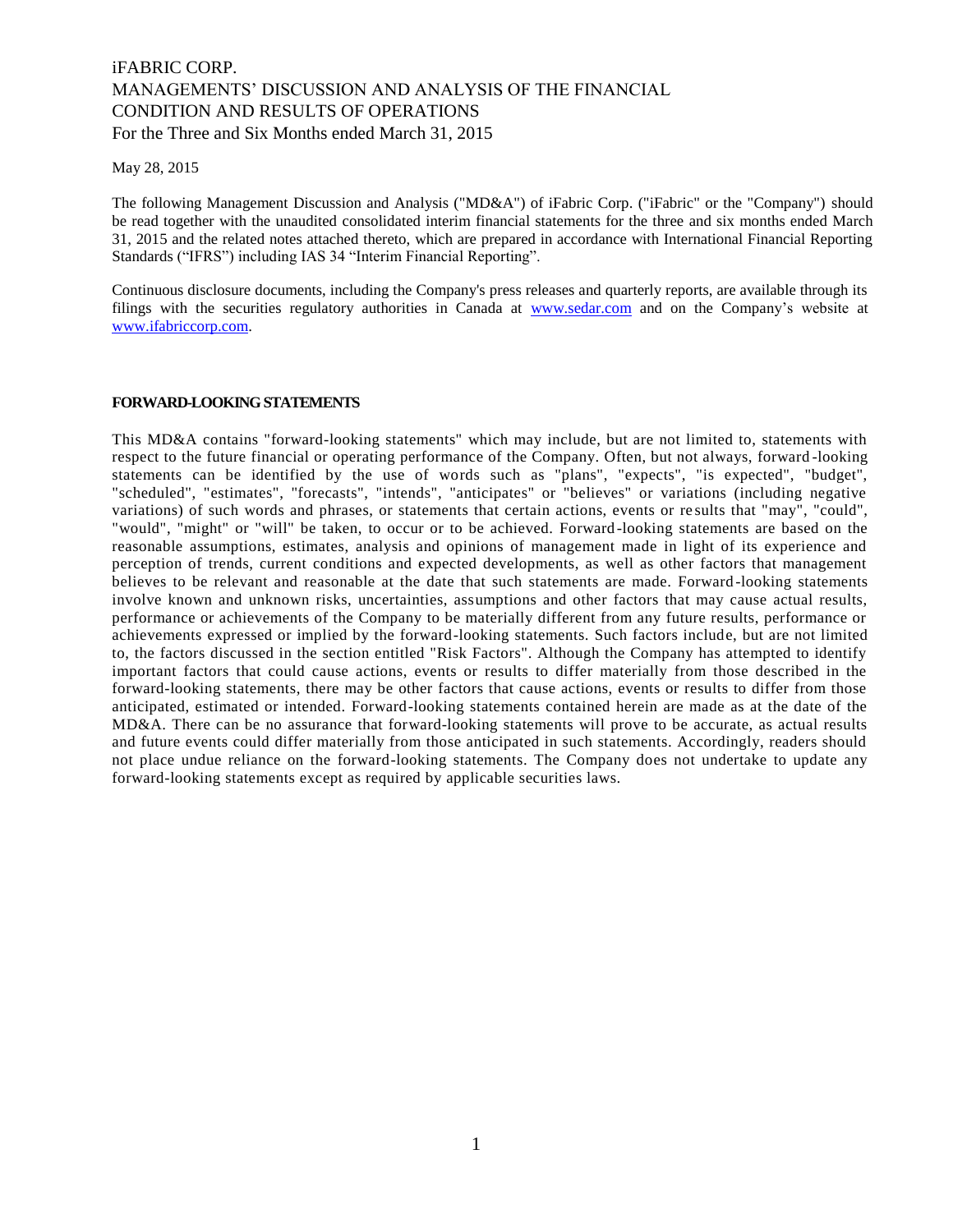#### **BUSINESS OVERVIEW**

#### **General**

The purpose of this MD&A of the financial position and operating results is to provide the reader with an overview of the changes in the financial position of iFabric between October 1, 2014 and March 31, 2015. It also compares the operating results for the three and six months ended March 31, 2015 to those of the comparative three and six months of 2014, as well as the cash flows for the six months ended March 31, 2015 to those of the comparative six months of 2014.

iFabric has two strategic divisions, which offer different products and services, and are managed separately because they require different marketing strategies. The following summarizes the operations of each division:

- Intimate Apparel: Includes the design, purchasing, and distribution of intimate apparel, sleepwear and accessories.
	- Intelligent Fabrics: Includes the development, testing and distribution of specialty textiles as well as chemicals suitable for application to textiles.

#### **Nature of Operations**

### **a) Intimate Apparel**

The intimate apparel division commenced operations in 1992 as a manufacturer and distributor of foam shoulder pads. Operations were subsequently expanded to include the design and manufacture of women's intimate apparel and in particular a range of specialty bras including the division's patented backless, strapless underwire bra. The division also distributes a range of complimenting accessories as well as sleepwear. Worldwide consumer demand for these products has contributed to the division's success to date. The division's customer base includes a number of major retailers as well as specialty boutiques situated in its main market regions, being the UK, USA and Canada. International sales outside these regions comprise less than 5% of total sales.

Initially all products were manufactured and distributed from manufacturing facilities situated in Ontario, Canada. However, in 2005, management took a decision to wind down the Canadian manufacturing operations in favour of outsourcing manufacture to major mills located in China. The benefits of this decision were twofold:

- 1) Lower and stable direct product costs resulting in improved margins.
- 2) Significant savings in overheads especially in lower sales months.

As a further consequence of this decision, manufacturing space in Company owned premises located in Markham, Ontario were converted to warehouse and office space and currently serves as the Company's head office as well as the product distribution centre for the Canadian market. In order to service its customers in the US and UK, the division currently utilizes contract warehouse facilities located in Los Angeles (US) and London (UK) respectively. Surplus space in its Canadian facility has been rented to third party tenants, which has reduced the carrying cost of this facility.

In early 2010, the management took a strategic decision to focus its future product sales of intimate apparel and accessories towards well known international branded products. The main perceived benefit in adopting this strategy, is the fact that major brand holders have substantial marketing budgets for promoting their brands as opposed to the more modest budget that the division is able to apply to the promotion of its own brands. Accordingly, management was of the opinion that royalties payable to brand holders would be more than offset by the margins realized on increased sales attributable to wider market awareness and acceptance of wellestablished branded products.

In September, 2010, the division signed its first exclusive worldwide license and distribution agreement with Maidenform Brands, Inc. ("Maidenform") to manufacture and market products in its market segment under various Maidenform brands. Maidenform is a global intimate apparel company with a portfolio of established, well-known brands. During its 90-year history, Maidenform has built strong equity for its brands and has established a platform for growth through a combination of innovative, first-to-market designs and creative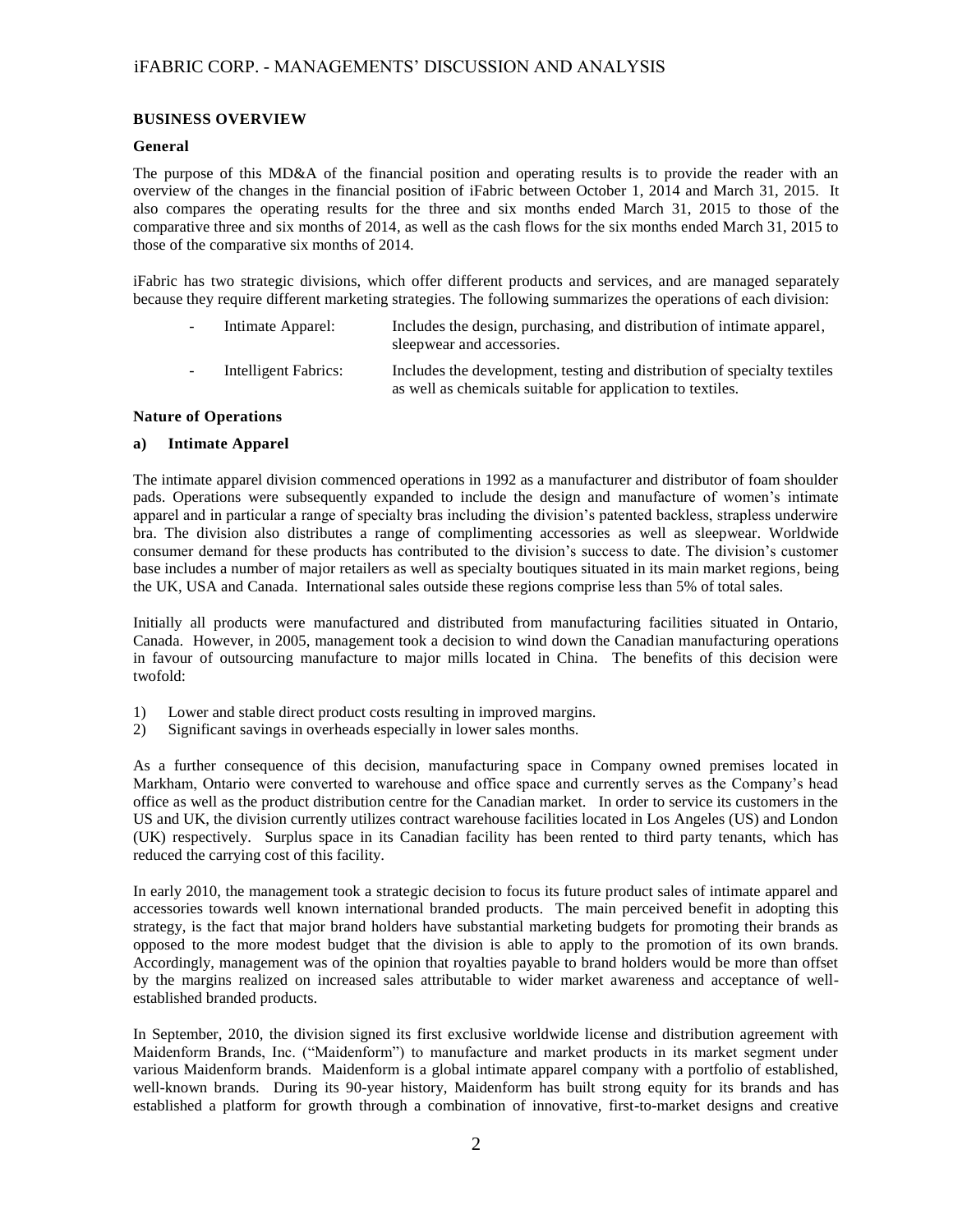advertising campaigns focused on increasing brand awareness with generations of women. Products are sold under some of the most recognized brands in the intimate apparel industry, including Maidenform®, Control It!®, Fat Free Dressing®, Flexees®, Lilyette®, Maidenform's Charmed®, Bodymates®, Inspirations®, Self Expressions® and Sweet Nothings®. Effective January 1, 2015, the division signed a new four year agreement with respect to Maidenform brands with MFB International Holdings S.a.r.l., a subsidiary of HanesBrands Inc. ("Hanes"), which acquired Maidenform in October 2013. This agreement includes the addition of a new sleepwear category, which is expected to be a significant contributor to apparel sales growth in 2016 and beyond.

In January 2012 the division signed a second license and distribution agreement with Mo Industries, LLC (a subsidiary of VF Corporation) to manufacture and distribute intimate apparel under its Splendid and Ella Moss brands. In terms of this agreement, licensed territories include Australia, Canada, China, the European Union, Mexico, the Russian Federation, Singapore, the UAE, and the USA.

The *Splendid®* brand is known for its use of luxurious fabrics in a wide range of contemporary knit products incorporating modern fit and styling. The *Ella Moss®* brand is an ultra-feminine collection of casual knit tops and dresses featuring bold colors, whimsical styling and fashion silhouettes. *Splendid®* and *Ella Moss®*  products are currently marketed internationally by a number of high-end retail and online chains, specialty boutiques, as well as its own stores.

The agreement with Mo Industries necessitated the establishment of new premises located in New York which is being used to house the division's product design team. The New York premises also includes showroom space utilized to hold market appointments with major retail buyers for all brands/lines during New York intimate apparel market weeks throughout the year.

#### **b) Intelligent Fabrics**

A second strategic division was added in 2010 when the Company obtained exclusive North American distribution rights for a new generation of intelligent textiles which have the ability to kill bacteria, repel insects and help encourage a healthy skin environment amongst others. Management anticipates that the intelligent fabrics division will be the main driving force of the Company's future growth and expansion.

On December 10, 2013 iFabric announced the execution of an agreement that secures global distribution and marketing rights of antimicrobial, antiviral and other textile technologies.

The execution of the agreement provided several significant benefits to iFabric:

- . Expansion of distribution and marketing rights from North American rights to Worldwide rights;
- . A direct, and more secure, relationship with the manufacturer of the technologies, including access to future product advancements and developments;
- . Increased product margins as a result of the direct relationship with the manufacturer; and
- . The elimination of a previous profit share arrangement.

This new agreement clearly demonstrates the confidence the manufacturer has in the Company to execute on the future growth plans for these products. The agreement provides iFabric with not only worldwide distribution rights at increased margins, but also a direct contractual relationship with the manufacturer and a more efficient supply of products to customers. In addition, iFabric also has the ability to now supply technical assistance and advice on product development in a wide variety of market areas on a global basis.

The intelligent fabrics division currently focuses its regulatory, product development and marketing efforts on three key technologies, namely: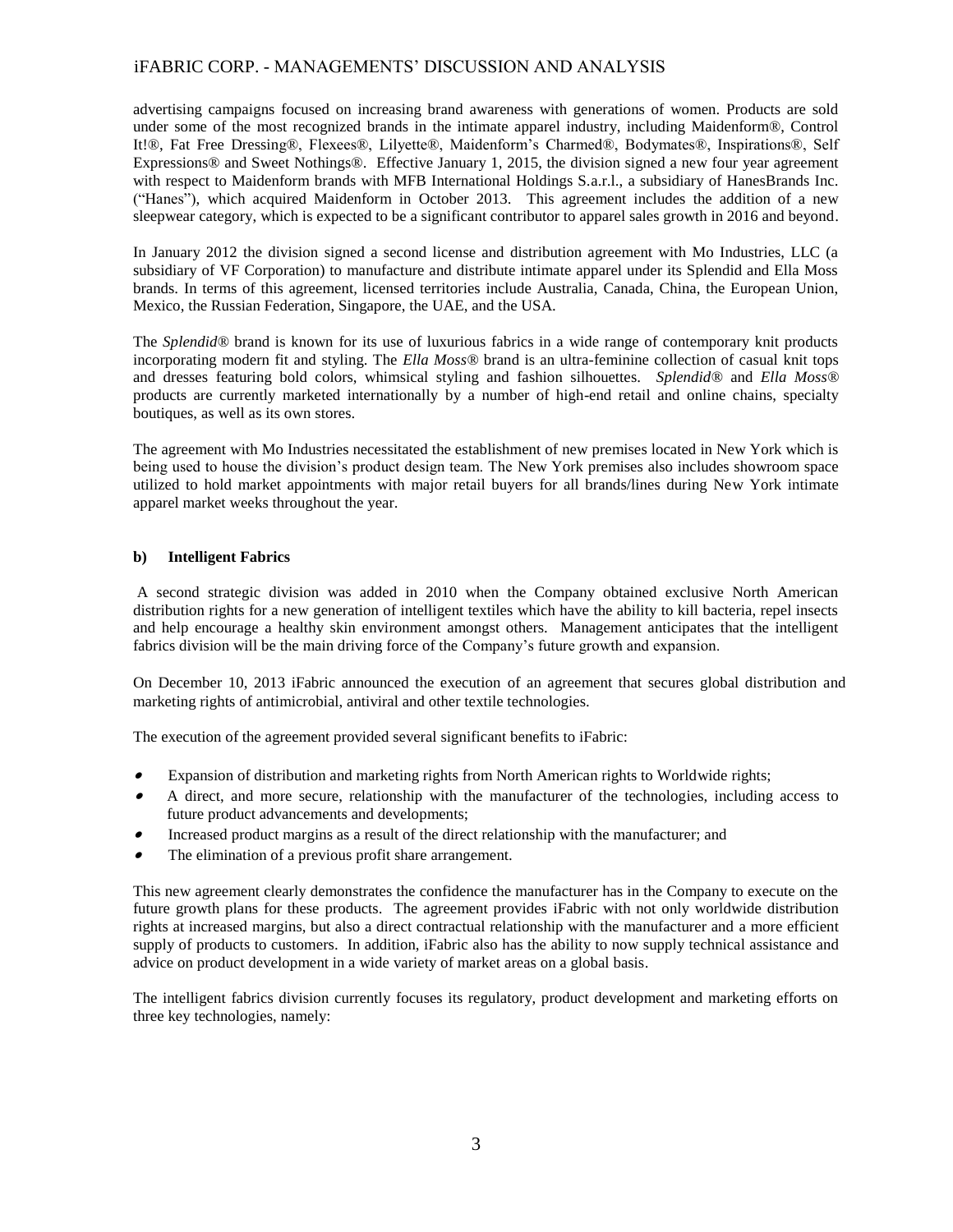### 1. Enguard*®* Insect Repellent Fabric

Applying Enguard*®* to fabrics results in a highly effective and durable insect repellent. A major strength of Enguard is that it is safe for children. Testing carried out by the London School of Hygiene and Tropical Medicine show Enguard*®* to have repelling power comparable to high-concentration DEET and significantly greater than any other natural insect repellents.

### 2. Protx2*®* Anti Microbial Technologies

Protx2*®* formulations impart anti-microbial and/or anti-viral powers to fibers, plastic, paint and paper treated with these formulations. Numerous laboratory tests have shown that treated products inhibit the growth of a wide variety of infectious agents associated with Hospital Acquired Infections ("HAI"), including MRSA, C-Difficile, VRE, and H1N1, and by their application may assist in preventing the spread of such infections.

### 3. Dreamskin*®*

Dreamskin*®* textile technology helps encourage a healthy skin environment.

Dreamskin is effective during both summer and winter months as high and low moisture environments both offer discomfort and irritation. In particular, athletic apparel has two key areas that can cause skin irritation, namely friction and excessive moisture. Dreamskin targets both of these to help prevent irritation.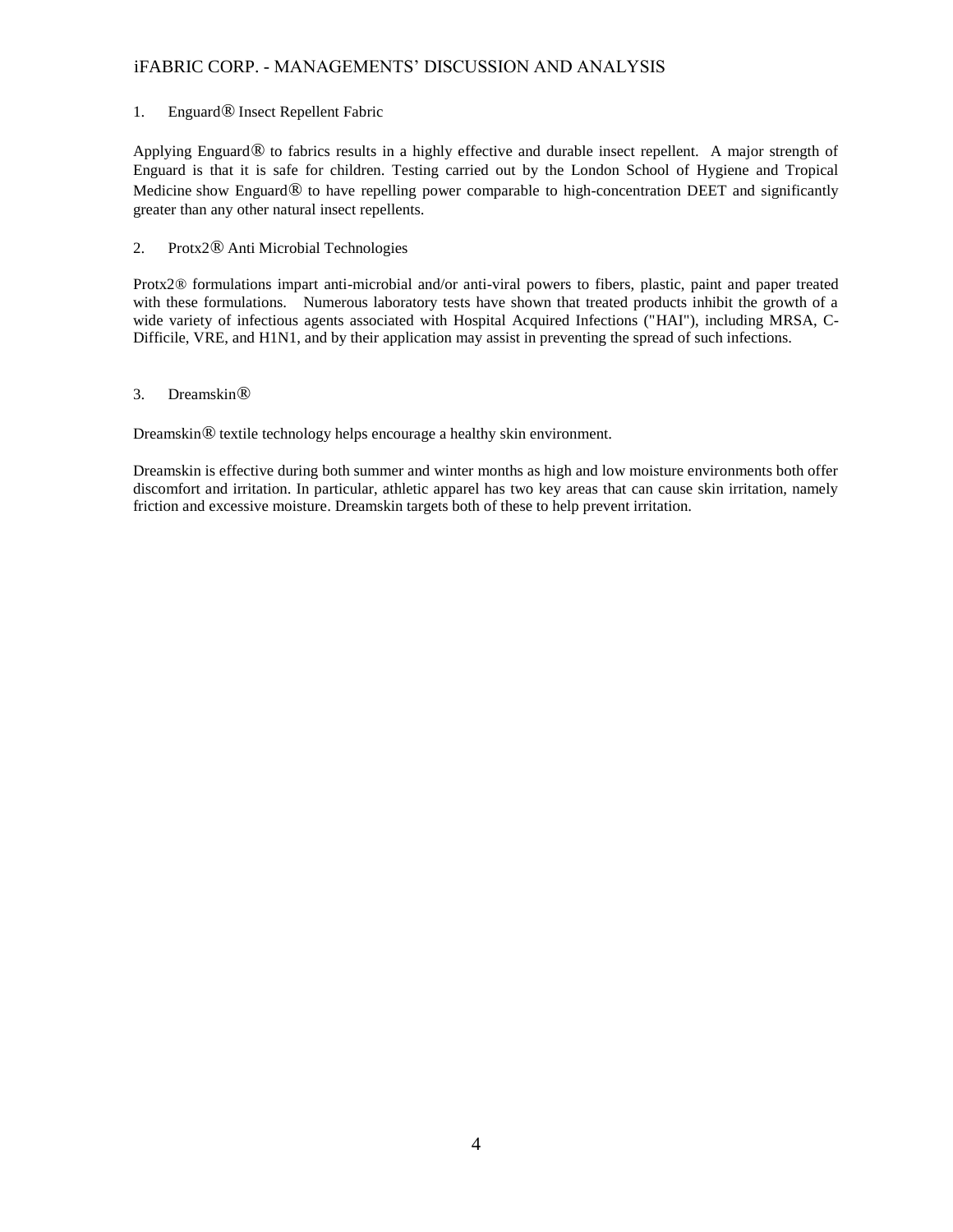### SELECTED QUARTERLY INFORMATION

The following is a summary of selected financial information for the eight most recent quarters:

|                                         | Mar. 31,<br>2015 | Dec. 31,<br>2014 | Sept. 30,<br>2014 | <b>June 30,</b><br>2014 | Mar. 31,<br>2014 | Dec. 31,<br>2013                     | Sept. 30,<br>2013 | <b>June 30,</b><br>2013 |
|-----------------------------------------|------------------|------------------|-------------------|-------------------------|------------------|--------------------------------------|-------------------|-------------------------|
|                                         | Unaudited        | <b>Unaudited</b> | Unaudited         | <b>Unaudited</b>        | Unaudited        | <b>Unaudited</b><br><b>Unaudited</b> |                   | <b>Unaudited</b>        |
|                                         | \$               | \$               | \$                | $\mathcal{S}$           | \$               | \$                                   | \$                | \$                      |
| Total assets                            | 11,653,903       | 11,220,455       | 11,559,443        | 11,505,874              | 10,715,550       | 10,336,611                           | 9,154,711         | 9,821,901               |
| Total non-current financial liabilities | 1,756,898        | 1,832,695        | 1,952,287         | 2,043,967               | 2,036,698        | 2,086,298                            | 2,084,741         | 2,142,828               |
| Working capital                         | 5,616,853        | 5,460,741        | 5,631,275         | 5,890,676               | 5,498,672        | 5,119,970                            | 3,401,416         | 3,855,417               |
| Retained earnings                       | 3,243,136        | 3,116,803        | 3,277,708         | 3,471,287               | 3,226,082        | 2,947,651                            | 2,735,494         | 3,099,790               |
| Product sales                           | 3,226,849        | 3,019,102        | 3,204,129         | 3,856,192               | 2,884,222        | 2,978,733                            | 1,909,362         | 2,709,015               |
| Rental revenue                          | 24,629           | 23,302           | 18,301            | 25,801                  | 27,052           | 27,052                               | 27,052            | 32,217                  |
| Earnings (loss) from operations         | 159,087          | (131, 725)       | (190, 938)        | 566,224                 | 342,308          | 314,023                              | (96, 341)         | 369,612                 |
| Share based compensation                | (100, 747)       | (108,629)        | (122, 260)        | (123, 150)              | (35,593)         | (47,671)                             | (90, 204)         | (73,065)                |
| Impairment loss                         |                  |                  |                   |                         | ٠                | $\sim$                               | (300, 253)        |                         |
| Earnings (loss) before income taxes     | 244,498          | (174,960)        | (320, 715)        | 381,175                 | 422,076          | 320,972                              | (507, 548)        | 337,316                 |
| Income tax (recovery)                   | 116,785          | (14,740)         | (123, 357)        | 136,087                 | 141,988          | 107,642                              | (126, 138)        | 137,601                 |
| Net earnings (loss)                     | 127,713          | (160, 220)       | (197, 358)        | 245,088                 | 280,088          | 213,330                              | (381, 410)        | 199,715                 |
| Earnings (loss) per share - basic       | 0.005            | (0.006)          | (0.008)           | 0.009                   | 0.011            | 0.008                                | (0.016)           | 0.008                   |
| Earnings (loss) per share - diluted     | 0.005            | (0.006)          | (0.008)           | 0.009                   | 0.010            | 0.008                                | (0.016)           | 0.008                   |
| Dividends declared                      | ٠                |                  |                   |                         |                  |                                      |                   |                         |

### SELECTED ANNUAL INFORMATION

The following is a summary of selected financial information for the five most recent financial years:

|                                       | Sept. 30,<br>2014 | Sept. 30,<br>2013 | Sept. 30,<br>2012 | Sept. 30,<br>2011 | Sept. 30,<br>2010 |
|---------------------------------------|-------------------|-------------------|-------------------|-------------------|-------------------|
|                                       | Audited           | Audited           | Audited           | Audited           | Audited           |
|                                       | \$                | \$                | \$                | \$                | \$                |
| Total assets                          | 11,559,443        | 9,154,711         | 8,454,058         | 8,292,672         | 6,871,155         |
| Total long-term financial liabilities | 1,952,287         | 2,084,741         | 2,801,891         | 3,485,694         | 2,328,184         |
| Working capital                       | 5,631,275         | 3,401,416         | 4,011,541         | 4,140,525         | 1,751,640         |
| Retained earnings                     | 3,277,708         | 2,735,494         | 2,880,050         | 3,098,730         | 2,614,499         |
| Revenues                              | 13,021,482        | 8,165,983         | 6,074,766         | 5,660,288         | 5,435,382         |
| Earnings from operations              | 1,031,617         | 602,513           | 330,910           | 727,235           | 522,858           |
| Share based compensation              | (328, 674)        | (436, 414)        |                   |                   |                   |
| Impairment loss                       |                   | (300, 253)        |                   |                   |                   |
| RTO transaction costs                 |                   |                   | (572, 170)        |                   |                   |
| Earnings (loss) before income taxes   | 803,508           | (53, 352)         | (240,052)         | 641,723           | 323,446           |
| Income tax (recovery)                 | 262,360           | 91,454            | (25,703)          | 156,204           | 61,674            |
| Net earnings (loss)                   | 541,148           | (144, 806)        | (214, 349)        | 485,519           | 261,772           |
| Earnings (loss) per share - basic     | 0.021             | (0.006)           | (0.009)           | 0.04              | 1308.86           |
| Earnings (loss) per share - diluted   | 0.020             | (0.006)           | (0.009)           | 0.04              | 1308.86           |
| Dividends declared                    |                   |                   |                   |                   |                   |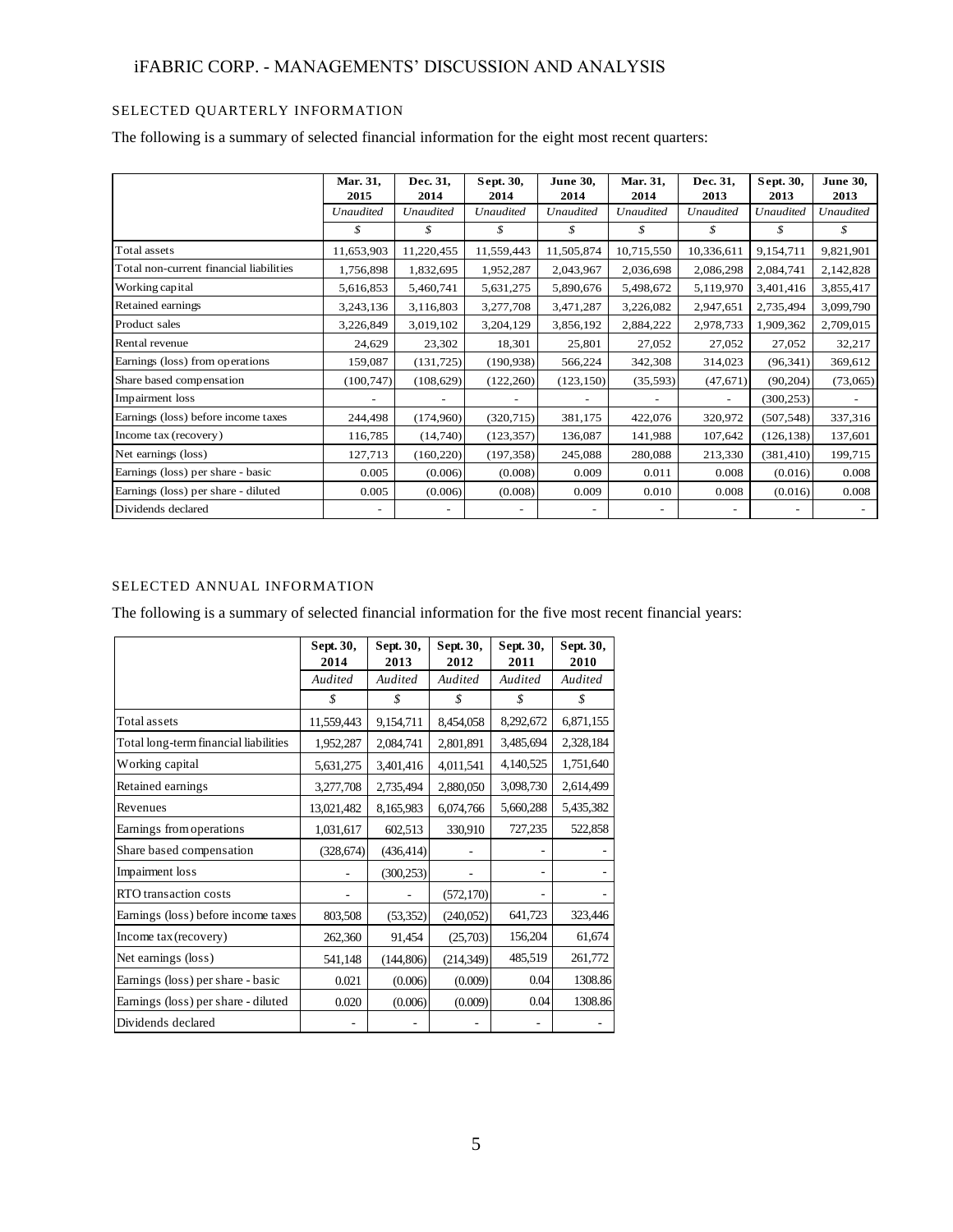### DISCUSSION OF OPERATIONS

### REVENUE AND OPERATING EXPENSE ANALYSIS

### UNAUDITED CONSOLIDATED INTERIM STATEMENTS OF COMPREHESIVE EARNINGS

|                                                    |    | Three months  |                          | Six months          |           |  |
|----------------------------------------------------|----|---------------|--------------------------|---------------------|-----------|--|
| Periods ended March 31,                            |    | 2015          | 2014                     | 2015                | 2014      |  |
| <b>REVENUE</b>                                     | \$ | 3,251,478 \$  | 2,911,274                | \$<br>6,293,882 \$  | 5,917,058 |  |
| <b>COST OF SALES</b>                               |    | 1,597,191     | 1,282,785                | 3,261,044           | 2,716,158 |  |
| <b>GROSS PROFIT</b>                                |    | 1,654,287     | 1,628,489                | 3,032,838           | 3,200,900 |  |
| <b>EXPENSES</b>                                    |    |               |                          |                     |           |  |
| General and administrative costs                   |    | 804,717       | 588,847                  | 1,605,347           | 1,159,981 |  |
| Selling and design costs                           |    | 622,833       | 637,938                  | 1,265,134           | 1,260,359 |  |
| Interest on operating line                         |    | 6,658         | $\overline{\phantom{a}}$ | 12,178              | 4,841     |  |
| Interest on long-term debt                         |    | 10,844        | 12,366                   | 22,520              | 25,328    |  |
| Amortization of property, plant and equipment      |    | 9,783         | 10,930                   | 19,566              | 21,860    |  |
| Amortization of deferred development costs         |    | 40,366        | 36,100                   | 80,732              | 72,200    |  |
|                                                    |    | 1,495,201     | 1,286,181                | 3,005,477           | 2,544,569 |  |
| <b>EARNINGS FROM OPERATIONS</b>                    |    | 159,087       | 342,308                  | 27,362              | 656,331   |  |
| <b>OTHER EXPENSES (INCOME)</b>                     |    |               |                          |                     |           |  |
| Share based compensation                           |    | 100,747       | 35,593                   | 209,376             | 83,264    |  |
| Loss (gain) on foreign exchange                    |    | (200, 312)    | (131, 592)               | (266, 040)          | (202,098) |  |
| Unrealized loss (gain) on foreign exchange forward |    |               |                          |                     |           |  |
| contracts                                          |    | 14,154        | 16,683                   | 14,488              | 38,262    |  |
| Sundry income                                      |    |               | (452)                    |                     | (6, 145)  |  |
|                                                    |    | (85, 411)     | (79, 768)                | (42, 176)           | (86, 717) |  |
| <b>EARNINGS BEFORE INCOME TAXES</b>                |    | 244,498       | 422,076                  | 69,538              | 743,048   |  |
| PROVISION FOR (RECOVERY OF) INCOME<br><b>TAXES</b> |    |               |                          |                     |           |  |
| Current                                            |    | 163,485       | 86,398                   | 210,245             | 199,360   |  |
| Deferred                                           |    | (46,700)      | 55,590                   | (108, 200)          | 50,270    |  |
|                                                    |    | 116,785       | 141,988                  | 102,045             | 249,630   |  |
| <b>NET EARNINGS (LOSS)</b>                         |    | 127,713       | 280,088                  | (32,507)            | 493,418   |  |
| OTHER COMPREHENSIVE EARNINGS                       |    |               |                          |                     |           |  |
| TOTAL COMPREHENSIVE EARNINGS (LOSS)                | \$ | 127,713<br>\$ | 280,088                  | \$<br>$(32,507)$ \$ | 493,418   |  |
| <b>EARNINGS (LOSS) PER SHARE</b>                   |    |               |                          |                     |           |  |
| <b>Basic</b>                                       | \$ | 0.005<br>-\$  | 0.011                    | \$<br>$(0.001)$ \$  | 0.019     |  |
| Diluted                                            |    | 0.005         | 0.010                    | (0.001)             | 0.018     |  |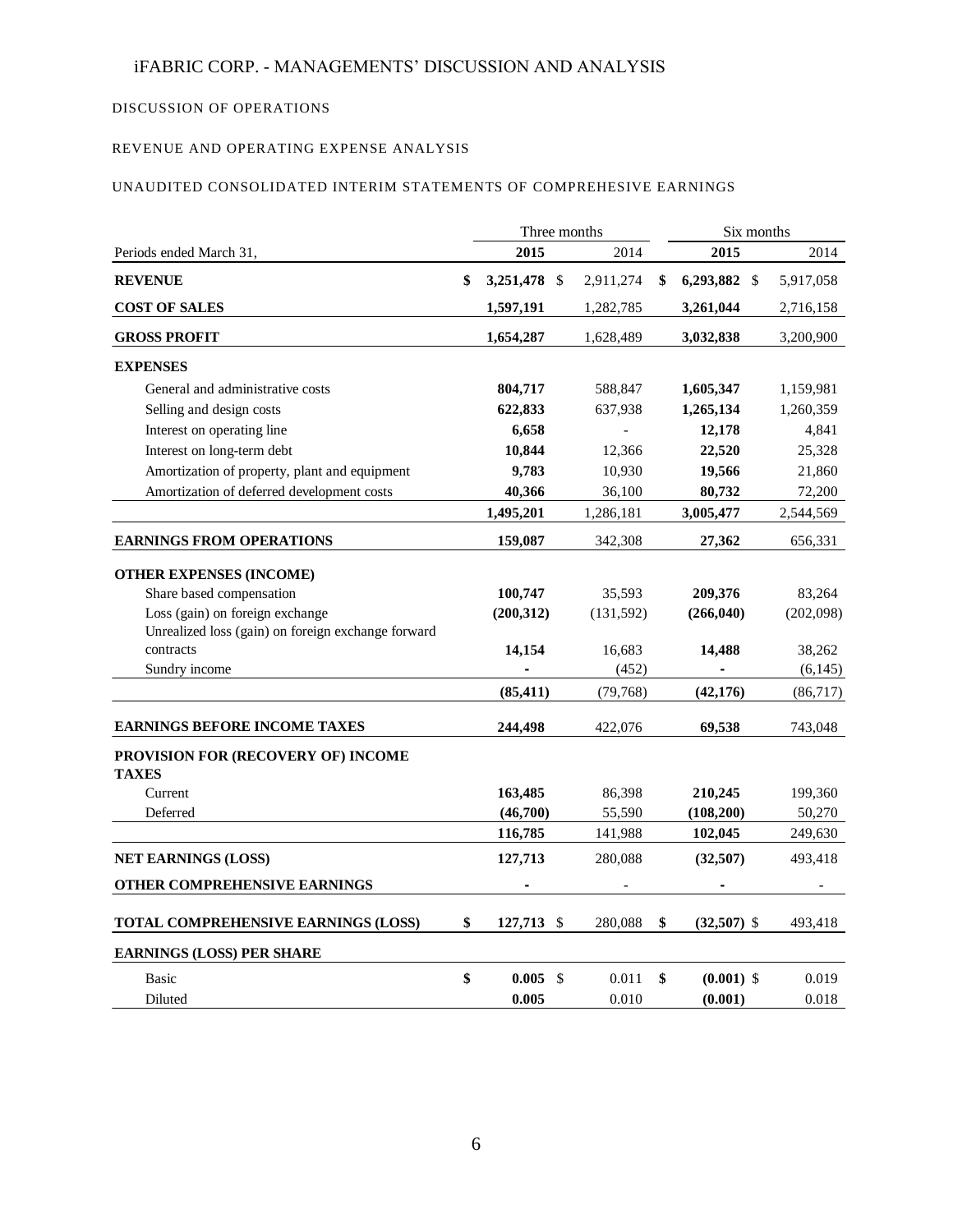#### *Earnings*

For the quarter ended March 31, 2015, the Company reported after tax earnings of \$127,713 (or \$0.005 per share basic and diluted) compared to after tax earnings of \$280,088 (or \$0.011 per share basic and \$0.010 diluted) for the quarter ended March 31, 2014. Pre-tax income for the current quarter amounted to \$244,498 compared to \$422,076 in 2014 representing a reduction of \$177,578. This reduction is mainly attributable to increased general and administrative expenses for the quarter of approximately \$215,000 (refer discussion below under "General, administrative, and operation expenses"). Favourable increases in exchanges gains amounting to \$68,720 (resultant from a weakening of the Canadian dollar during the quarter) were offset by an increase of \$65,154 in share based compensation costs, with the result that unusual or non-recurring items had a minimal impact on the results for the quarter when compared to the comparable quarter of 2014.

For the six months ended March 31, 2015 the Company reported an after tax loss of \$32,507 (\$0.001 per share basic and \$0.001 on a diluted basis), compared to after tax earnings of \$493,418 (\$0.019 per share basic and \$0.018 per share on a diluted basis), for the six months ended March 31, 2014. The reduction in net income for the six months is mainly attributable to increased general and administrative costs amounting to \$445,336 for the six months (refer discussion below).

Income from operations for the current quarter amounted to \$159,087 compared to \$342,308 from operations in 2014. For the six months ended March 31, 2015 income from operations amounted to \$27,362 compared to \$656,331 earned from operations during the six months ended March 31, 2014.

#### *Revenues*

For the quarter ended March 31, 2015, the Company reported revenues of \$3,251,478 compared to \$2,911,274 for the quarter ended March 31, 2014 representing an increase of \$340,204 or 12%. For the six months ended March 31, 2014 revenue amounted to \$6,293,882 compared to an amount of \$5,917,058 in respect of the six months ended March 31, 2014 representing an increase of \$376,824 or 6%.

#### *Cost of sales*

Cost of sales represents the cost of goods imported from China and the USA, as well as other direct costs, such as freight and import duties incurred to bring inventory to their current state and location.

For the three months ended March 31, 2015, the Company incurred \$1,597,191 on cost of sales compared to \$1,282,785 for the same period in 2014. Gross margin for the quarter ended March 31, 2015 amounted to \$1,654,287 (or 51% of sales) compared to \$1,628,489 (or 56% of sales) in 2014. The decrease in gross margins is mainly attributable to approximately \$70,000 in vendor non-compliance charges resultant from late deliveries caused by a strike at the Company's main port of entry into the US, clearance of end of season merchandize at lower margins, as well as the product mix for the quarter. As at the date of this MDA, the port strike had been resolved and future non-compliance charges are expected to reduce to nominal levels.

For the six months ended March 31, 2015 cost of sales amounted to \$3,261,044 compared to \$2,716,158 in the comparable six months of 2014. Goss margin for the six months ended March 31, 2014 amounted to \$3,032,838 (or 48% of sales) compared to \$3,200,900 (or 54%) in 2014. The decrease in gross margin % in 2014 was mainly attributable to the factors discussed above.

#### *General, administrative and operation expenses*

Total general, administrative and operating expenses for the three months ended March 31, 2015 amounted to \$804,717 compared to \$588,847 in 2014 representing an increase of \$215,870, or 37%. This increase in general, administrative and operation expenses is mainly attributable to increased regulatory and chemical testing costs of approximately \$60,000 incurred as part of the Company's ongoing process of seeking to secure additional Environmental Protection Agency ("EPA") claims approval, in order to supplement the Company's existing EPA registrations. Increased staffing costs of approximately \$130,000 account for the balance of the increase in administrative costs and have been incurred for the purposes of supporting future growth.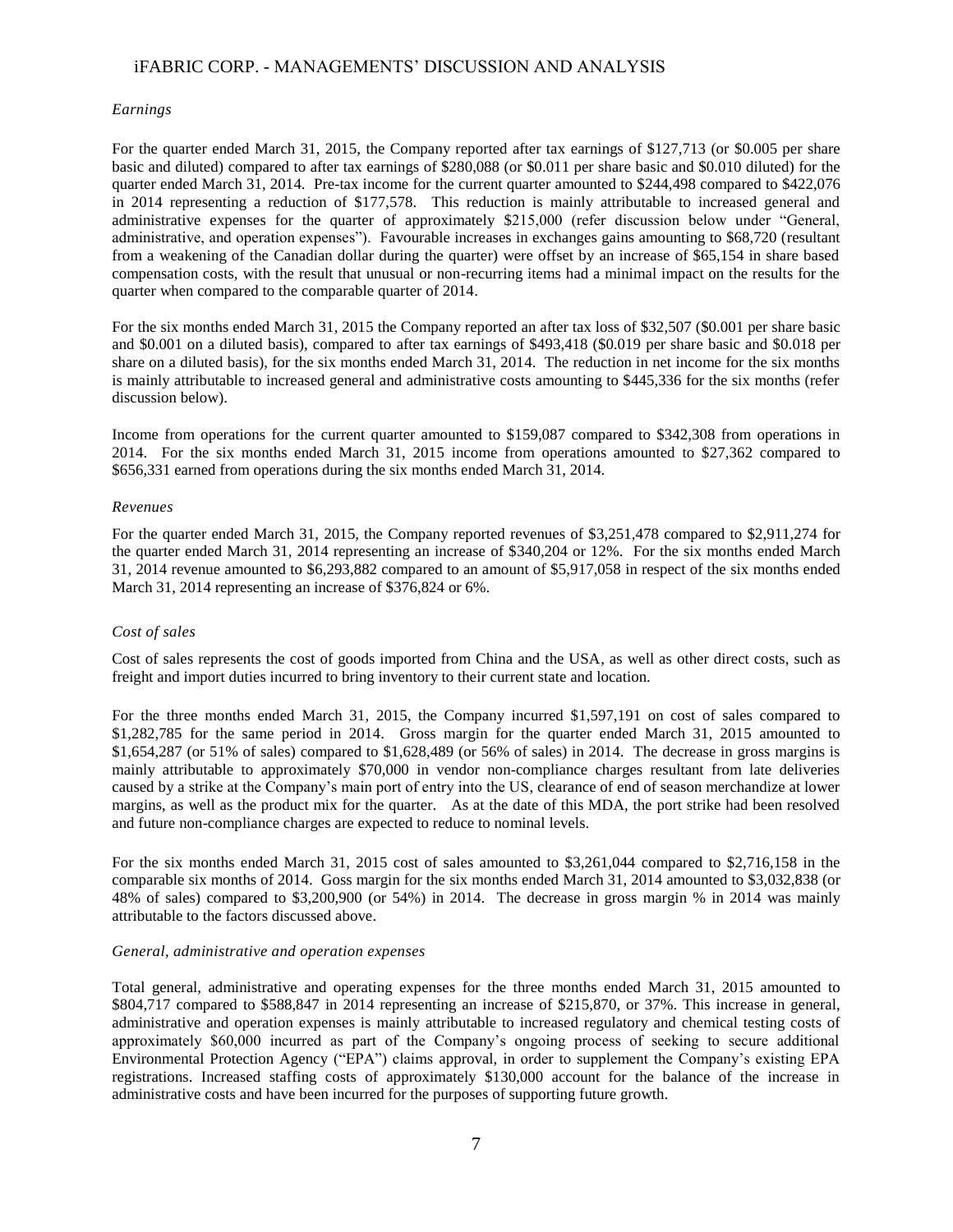For the six months ended March 31 2015, general, administrative and operating expenses were \$1,605,347 compared to \$1,159,981 in 2014, an increase of \$445,366, or 38%. Severance payments of \$93,000 to a former director and officer, increased regulatory expenses of \$110,000, and increased payroll costs of \$216,000 accounted for the bulk of the increase in administration costs during the six months.

#### *Selling and design costs*

Selling and design costs for the three months ended March 31, 2015 amounted to \$622,833, compared to \$637,938 in 2014, representing a decrease of \$15,105 or 2%.

For the six month period ended March 31, 2015 selling and design costs amounted to \$1,265,134 compared to \$1,260,359 for the same period in 2014, representing an increase of \$4,775.

#### *Interest on current debt*

Interest costs of \$6,658 were incurred in the quarter ended March 31, 2015 (2014 -nil) in respect of the use of a bank operating line to fund current working capital needs. For the six months ended March 31, 2015 the interest cost of utilizing the bank operating line amounted to \$12,178 compared to \$4,841 incurred during the six months ended March 31, 2014.

#### *Interest on secured loan*

Interest on a secured loan comprises the interest expense incurred on a secured loan which was utilized to finance the acquisition of the Company's premises located in Markham, Ontario.

The Company incurred interest costs on this loan for the quarter ended March 31, 2015 of \$10,844 compared to \$12,366 for the same period in the prior year. For the six months ended March 31, 2015 interest costs on the Company's secured loan amounted to \$22,520 compared to \$25,328 in 2014. The reduction in interest costs is attributable to a reduction in the principle amount of the loan, which is being repaid at the rate of \$10,000 per month.

#### *Amortization*

Amortization of property, equipment and development costs increased from \$47,030 in the quarter ended March 31, 2014 to \$50,149 in the quarter ended March 31, 2015. This increase is attributable to the amortization of deferred development expenses relating to antimicrobial products.

For the six months ended March 31, 2015 amortization of property, equipment and development costs amount to \$100,298 compared to \$94,060 for the six months ended March 31, 2014.

#### *Gain on foreign exchange*

The weakening of the Canadian Dollar against the United States Dollar and British Sterling resulted in a realized exchange gain of \$200,312 for the quarter ended March 31, 2015 compared to an exchange gain of \$131,592 realized during the quarter ended March 31, 2014.

For the six months ended March 31, 2015 the realized exchange gain amounted to \$266,040 compared to a gain of \$202,098 for the comparable six months of 2014.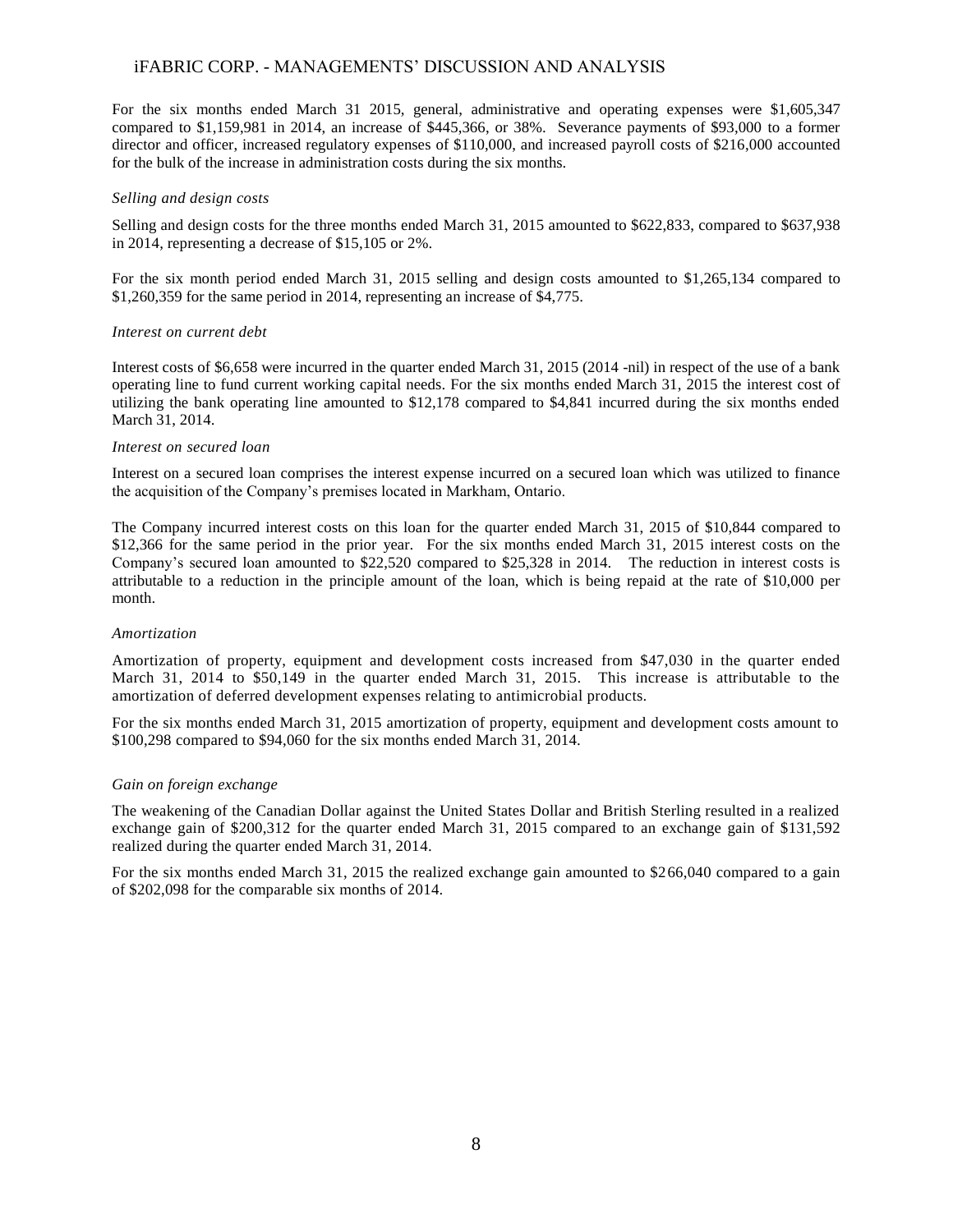# ASSETS, LIABILITIES AND SHARE CAPITAL ACTIVITIES

# CONSOLIDATED STATEMENTS OF FINANCIAL POSITION

# ASSETS

|                                    | March 31,        | September 30,    |
|------------------------------------|------------------|------------------|
| As at                              | 2015             | 2014             |
| <b>ASSETS</b>                      |                  |                  |
| <b>CURRENT</b>                     |                  |                  |
| Cash                               | \$<br>818,231    | \$<br>1,006,385  |
| Accounts receivable                | 2,921,228        | 2,042,179        |
| Inventory                          | 3,840,194        | 4,412,215        |
| Prepaid expenses and deposits      | 265,715          | 283,533          |
| Foreign exchange forward contracts | 5,340            | 59,828           |
|                                    |                  |                  |
|                                    | 7,850,708        | 7,804,140        |
| <b>NON-CURRENT</b>                 |                  |                  |
| Property, plant and equipment      | 2,507,446        | 2,527,012        |
| Deferred development costs         | 678,905          | 759,637          |
| Deferred income taxes              | 561,794          | 453,594          |
| Goodwill                           | 55,050           | 55,050           |
|                                    | 3,803,195        | 3,795,293        |
|                                    |                  |                  |
| <b>TOTAL ASSETS</b>                | \$<br>11,653,903 | \$<br>11,599,433 |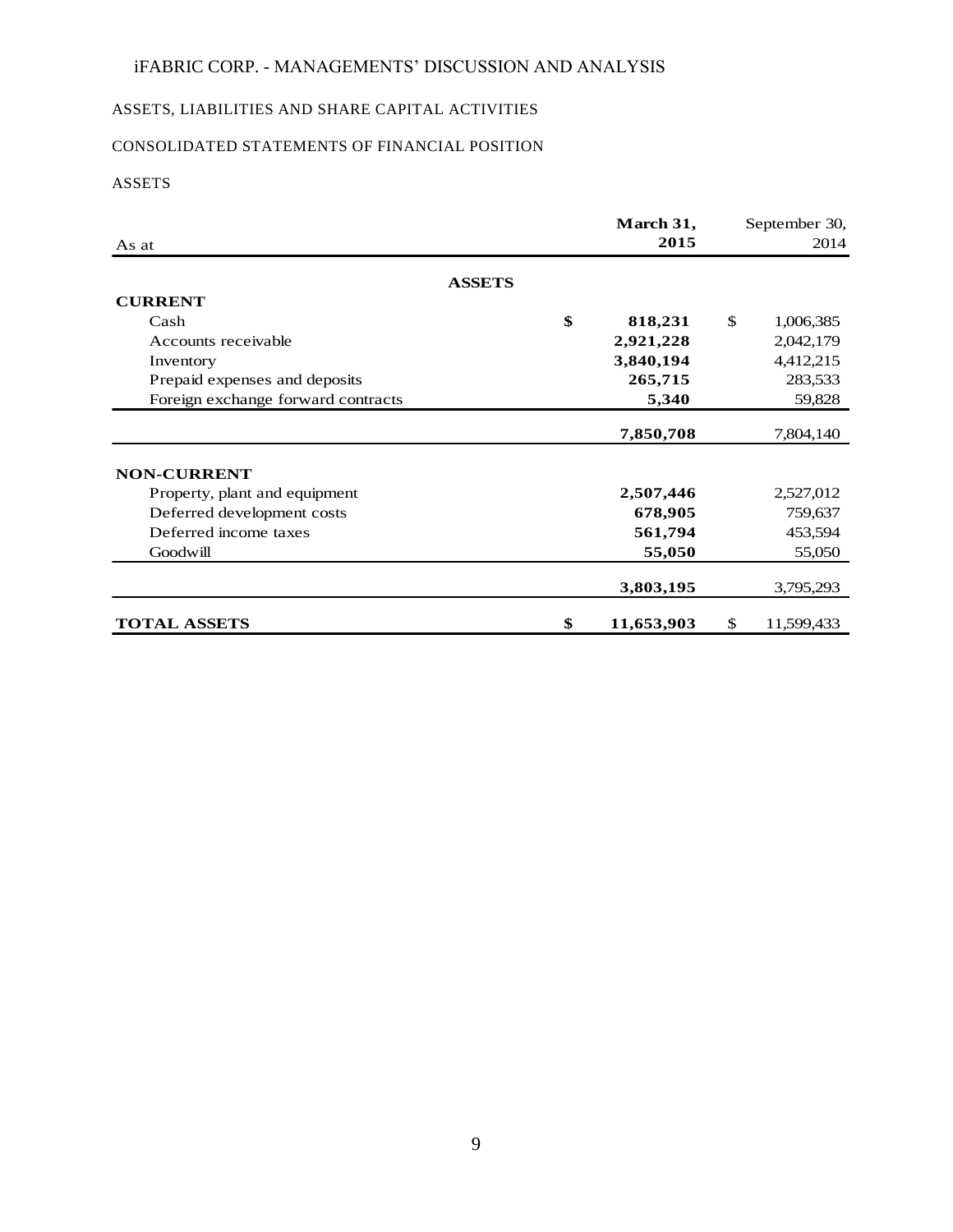## ASSETS, LIABILITIES AND SHARE CAPITAL ACTIVITIES

# CONSOLIDATED STATEMENTS OF FINANCIAL POSITION

# LIABILITIES AND SHAREHOLDERS' EQUITY

|                                          | March 31,     | September 30, |
|------------------------------------------|---------------|---------------|
| As at                                    | 2015          | 2014          |
| <b>LIABILITIES</b>                       |               |               |
| <b>CURRENT</b>                           |               |               |
| <b>Bank</b> indebtedness                 | \$<br>592,676 | \$<br>251,904 |
| Accounts payable and accrued liabilities | 970,000       | 1,470,510     |
| Income taxes payable                     | 551,179       | 330,451       |
| Current portion of loans payable         | 120,000       | 120,000       |
|                                          | 2,233,855     | 2,172,865     |
| <b>NON-CURRENT</b>                       |               |               |
| Due to related parties                   | 836,898       | 972,287       |
| Loans payable                            | 920,000       | 980,000       |
|                                          | 1,756,898     | 1,952,287     |
| <b>TOTAL LIABILITIES</b>                 | 3,990,753     | 4,125,152     |

## **SHAREHOLDERS' EQUITY**

| <b>CAPITAL STOCK</b>                | 2,743,530        | 2,722,194        |
|-------------------------------------|------------------|------------------|
| <b>WARRANTS</b>                     | 704,861          | 704,861          |
| <b>OPTIONS</b>                      | 957,348          | 757,308          |
| NON-CONTROLLING INTEREST            | 14,275           | 12,210           |
| <b>RETAINED EARNINGS</b>            | 3,243,136        | 3,277,708        |
| <b>TOTAL SHAREHOLDERS' EQUITY</b>   | 7,663,150        | 7,474,281        |
| <b>TOTAL LIABILITIES AND EQUITY</b> | \$<br>11,653,903 | \$<br>11,599,433 |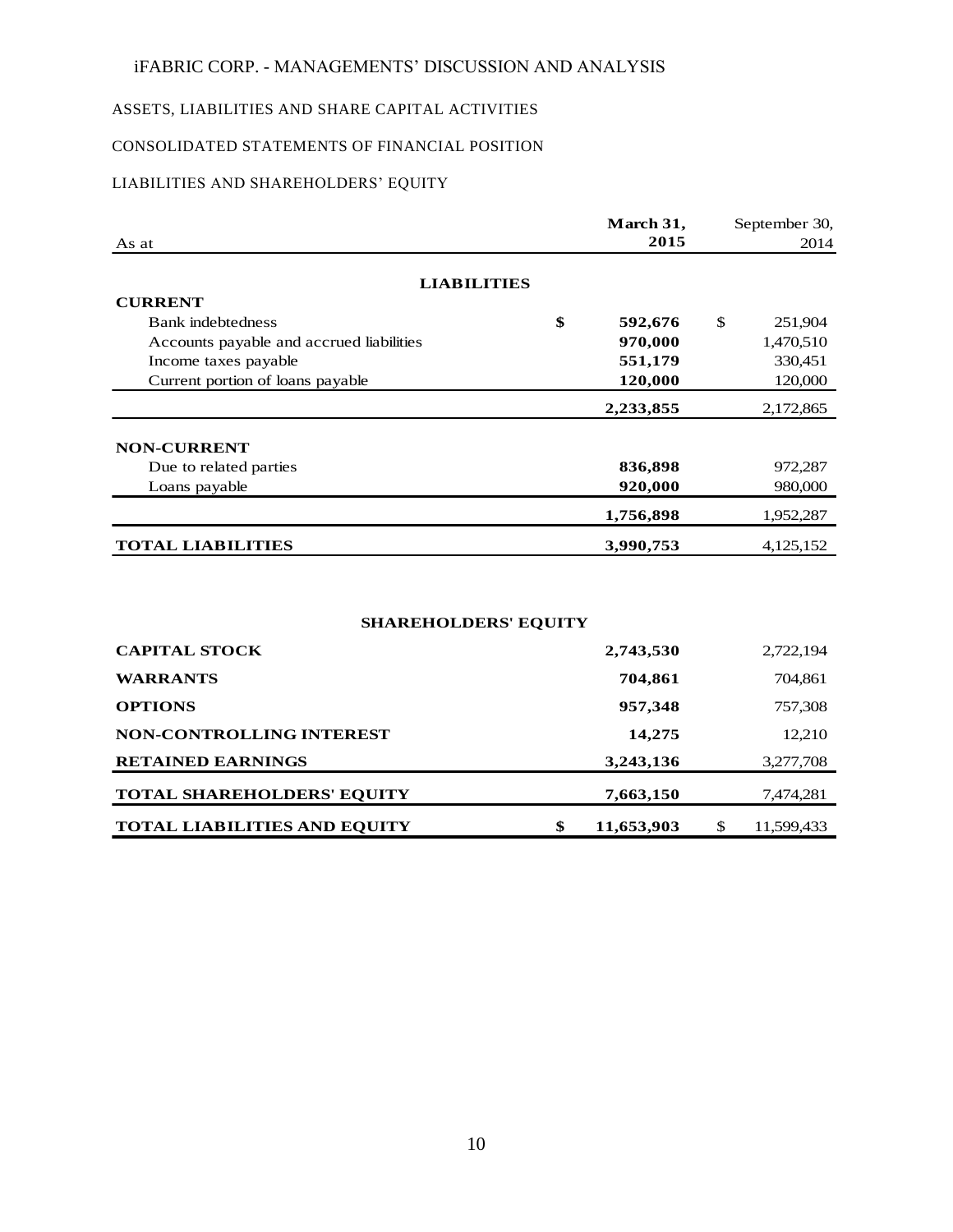### Summarized major financial statement balances:

| March 31, 2015 |                |                                                                            |               | March 31, 2014 |
|----------------|----------------|----------------------------------------------------------------------------|---------------|----------------|
| (Unaudited)    |                | (Audited)                                                                  |               | (Unaudited)    |
|                | \$             | 11,599,433                                                                 | \$            | 10,715,550     |
|                | \$             | 4,125,152                                                                  | \$            | 3,534,409      |
|                | \$             | 7,474,281                                                                  | \$            | 7,181,141      |
|                |                | 25,869,750                                                                 |               | 25,869,750     |
|                |                | 1,650,000                                                                  |               | 1,500,000      |
|                |                | 232,113                                                                    |               | 232,113        |
|                | \$<br>\$<br>\$ | 11,653,903<br>3,990,753<br>7,663,150<br>25,899,750<br>1,620,000<br>232,113 | Sept 30, 2014 |                |

#### *Assets*

Total assets of the Company as at March 31, 2015, March 31, 2014 and September 30, 2014 were comprised primarily of cash, accounts receivable, inventories, deposits, prepaid expenses and other receivables, deferred development costs, deferred income taxes and property, plant, and equipment.

Cash on hand decreased from \$1,006,385 as at September 30, 2014 to \$818,231 at March 31, 2015 representing a decrease of \$188,154. Refer to the liquidity, financing, and capital discussion below for detailed explanations of the Company's use of its cash during the six months ended March 31, 2015.

Accounts receivable increased from \$2,042,179 at September 30, 2014 to \$2,921,228 at March 31, 2015. This increase is mainly attributable to the timing of monthly sales in each quarter.

Inventories on hand decreased from \$4,412,215 at September 30, 2014 to \$3,840,194, as at March 31, 2015 representing a decrease of \$572,021. This reduction in inventory is resultant from improvements in the Company's sales and inventory analysis systems, which were implemented in the latter half of 2014 and which allow for more efficient purchasing and inventory management.

The balance of deferred tax increased from \$453,594 as at September 30, 2014 to \$561,794 as at March 31, 2015 as a result of increases in the amount of unutilized tax losses of the Company's subsidiary, Intelligent Fabric Technologies (North America) Inc.

Changes in all other asset balances during the six months were not significant.

### *Liabilities*

As at March 31, 2015, the Company's liabilities totaled \$3,990,753 of which current liabilities represented \$2,233,855 and non-current liabilities represented \$1,756,898. As at September 30, 2014, the Company's liabilities totaled \$4,125,152, of which current liabilities represented \$2,172,865 and non-current liabilities represented \$1,952,287. The net decrease in abilities amounting to \$134,399 mainly attributable to a reduction in the amount of the non-current debt of the Company.

### *Shareholders' equity*

As at March 31, 2015, shareholders' equity amounted to \$7,663,150 compared to \$7,474,281 as at September 30, 2014, representing an increase of \$188,169. The increase in shareholders' equity is mainly attributable to net earnings, excluding share based compensation.

### *Outstanding share data*

As at March 31, 2015, the Company had 25,899,750 common shares issued and outstanding, 1,620,000 stock options outstanding, exercisable at a weighted average price of \$0.86 and 232,133 warrants outstanding, exercisable at a weighted average price of \$5.10.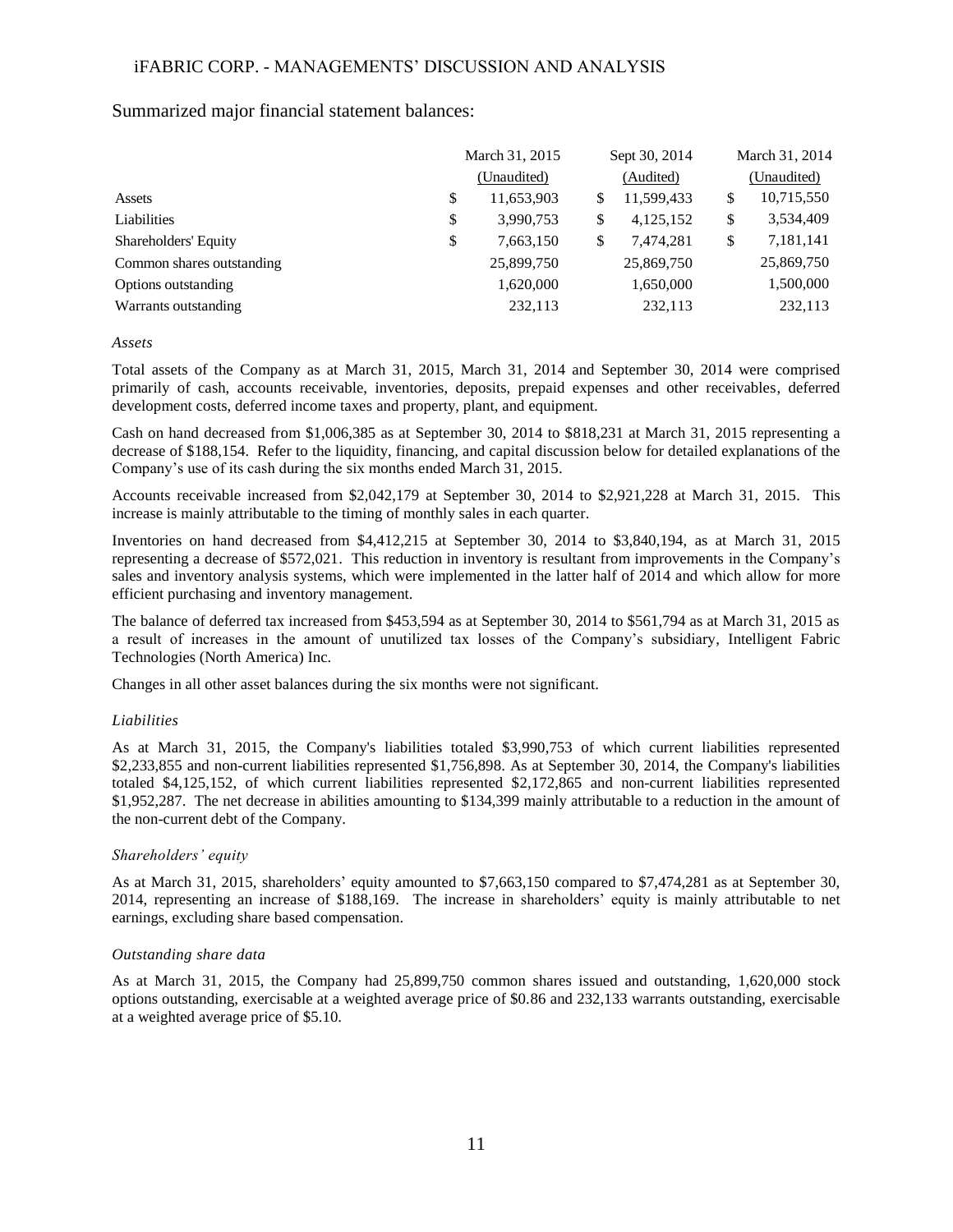#### LIQUIDITY, FINANCING ACTIVITY AND CAPITAL RESOURCES

The Company is subject to risks including, but not limited to, the potential inability to raise additional funds through debt and/or equity financing to support the Company's development and continued operations, and to meet the Company's liabilities and commitments as they come due.

#### *Working capital*

Working capital represents current assets less current liabilities. As at March 31, 2015, the Company's working capital was \$5,616,853 compared to working capital of \$5,631,275 as at September 30, 2014 representing a decrease of \$14,422. This decrease in the amount working is not considered significant.

#### *Cash used in operating activities*

During the six months ended March 31, 2015, operating activities consumed cash of \$345,538 as compared to an amount of \$781,199 consumed in the comparable six months of 2014. A reduction in the amount of accounts payable was the main contributor to the amount of cash consumed during the six months.

#### *Cash used in investing activities*

No cash was consumed by investing activities during the current six months as opposed to cash of \$13,271 consumed in the comparable six months of 2014.

#### *Cash provided by financing activities*

Cash provided by financing activities for the six months ended March 31, 2015 amounted to \$157,384 as a result of the use of the Company's bank operating line during this period. By comparison, for the six months ended March 31, 2014, financing activities provided \$970,752 and was mainly comprised of net private placement proceeds of \$1,430,288 from which \$459,536 was applied in reduction of the balance owing on Company's bank operating line and other debt of the Company.

#### OFF-BALANCE SHEET ARRANGEMENTS

The Company has no off-balance sheet arrangements that would require disclosure.

### TRANSACTIONS WITH RELATED PARTIES

During the six months ended March 31, 2015, the Company was involved in the following related party transactions in which all transactions have been measured at the exchange amount (the amount established and agreed to by the related parties):

- 1. The CEO and CFO of the Company provide certain management advisory and accounting services to the Company. For the six months ended March 31, 2015, the Company incurred expenses of \$168,500 (2014 - \$147,600) for services rendered. Of these amounts, paid and accrued amounts for the CEO amounted to \$100,000 (2014 – \$87,600) and \$68,500 (2014 - \$60,000) was paid and accrued in respect of the CFO.
- 2. A director of the Company was paid \$29,000 (2014 \$24,000) for the provision of technical services.
- 3. Salaries and benefits for other officers and directors of the Company amounted to \$72,657 for the current six months (2014 - \$95,505).
- 4. An amount of \$90,726 was expensed during the six months ended March 31, 2015, in respect of share based compensation resultant from the issuance of stock options to directors and officers of the company (2014 – \$36,157)
- 5. Included in accounts payable and accrued liabilities is an amount of \$10,000 (\$45,000 as at September 30, 2014) due to Directors and key management personnel of the Company in respect of unpaid fees.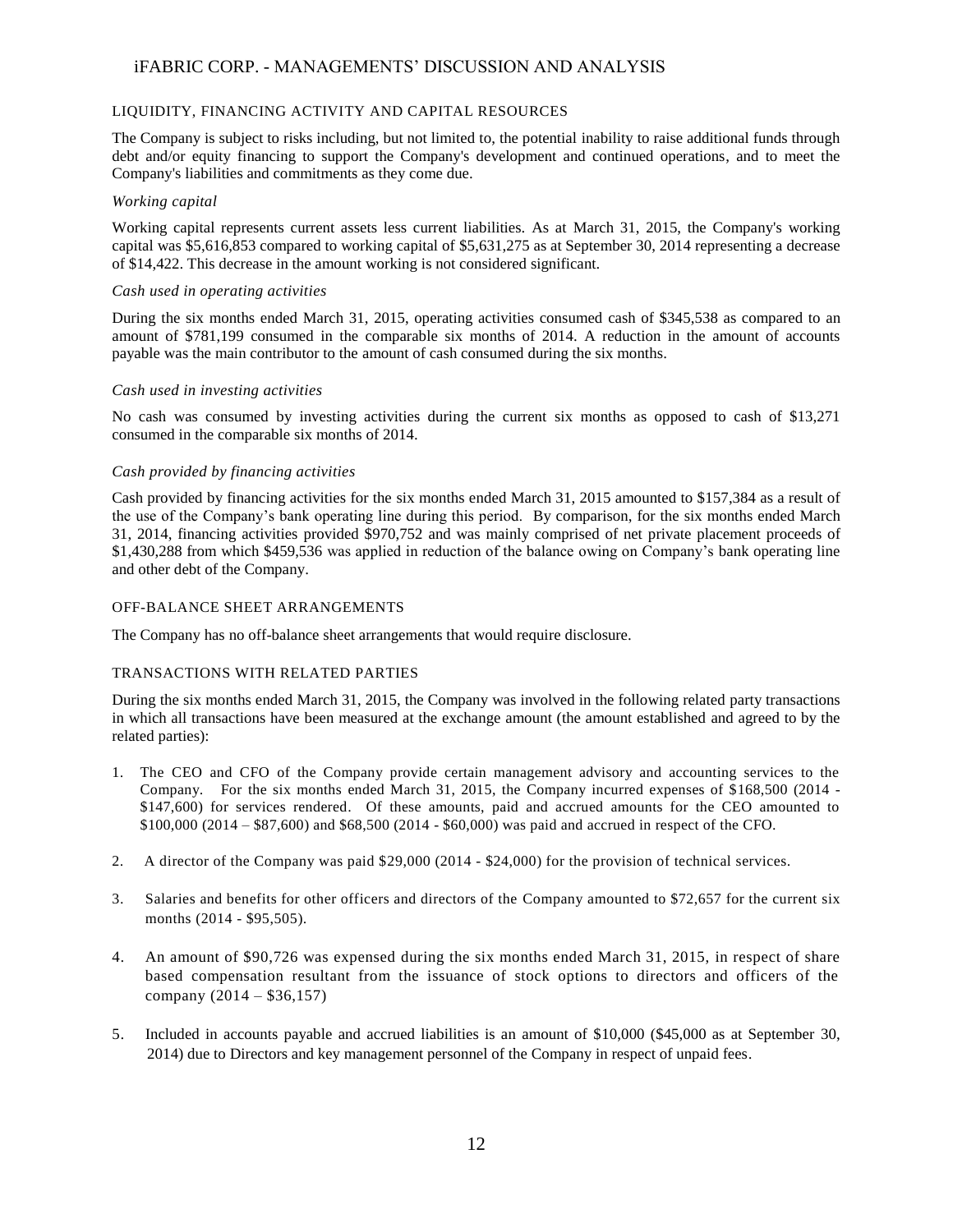#### FINANCIAL INSTRUMENTS AND OTHER INSTRUMENTS

Financial instruments comprise cash and bank indebtedness, accounts receivable, other receivables, accounts payable and accrued liabilities, loans payable, amounts due to related parties and forward exchange contracts.

These instruments are initially recognized at fair value with the carrying amount being reduced by any impairment loss, with the exception of accounts receivable, where the carrying amount is reduced through the use of an allowance account.

Financial instruments that potentially subject the Company to credit risk consist of accounts receivable and prepayments and deposits. The credit risk that exists in this regard has been largely mitigated as a result of credit insurance maintained in respect of trade receivables.

As at March 31, 2015, the Company's debt consisted of:

- A bank loan of \$1,040,000 secured by a first readvanceable mortgage over land and buildings and a General Security Agreement over the assets of a subsidiary company. The loan is repayable in monthly principal payments of \$10,000 together with interest at the bank's prime rate plus 1.25% and full repayment is due May 31, 2023.
- Amounts due to related parties of \$836,898. These amounts are currently unsecured, interest free and payable on demand. As the related parties have waived their right to demand repayment over the next 12 months, the loans have been classified as non-current liabilities.

#### SEGMENTED INFORMATION

The Company has three reportable segments, as described below, which are strategic divisions. The strategic divisions offer different products and services, and are managed separately because they require different marketing strategies and technologies. For each of the strategic divisions, the CEO (the chief operating decision maker) reviews internal management reports on at least a quarterly basis. The following describes the operations in each of the reportable segments:

- Intimate Apparel: Includes the design, purchasing, and distribution of intimate apparel.
- Intelligent Fabrics: Includes the development, testing and distribution of specialty textiles as well as chemicals suitable for application to textiles.
- Other: Includes leasing of property to group companies and third parties.

Inter-segment transactions are made at prices that approximate market rates.

Property, plant and equipment, deferred tax assets, and goodwill are managed on a group basis and are not allocated to operating segments. Amortization of property, plant and equipment, and interest expense on operating lines of credit and loans payable are managed on a group basis and are not allocated to operating segments.

The following segmented information pertains to the reportable segments for the six months ended March 31, 2015 and 2014: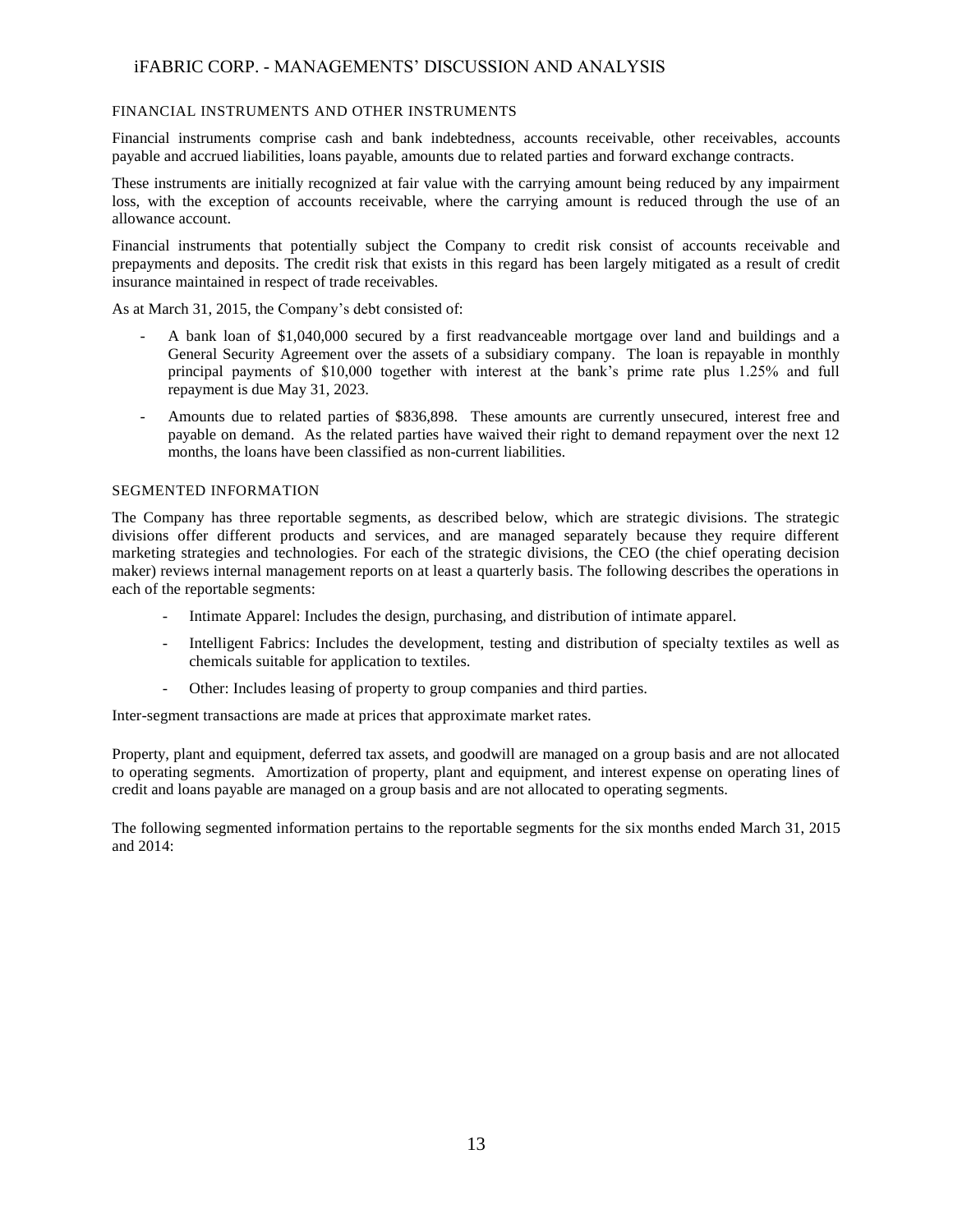#### **Operating Segments - Six months ended March 31, 2015**

|                                     | Intimate<br>Apparel |   | Intelligent<br>Fabrics |   | Other<br>Segments |    | Corporate Items<br>and Eliminations | <b>Consolidated</b> |
|-------------------------------------|---------------------|---|------------------------|---|-------------------|----|-------------------------------------|---------------------|
|                                     |                     |   |                        |   |                   |    |                                     |                     |
| Revenues                            |                     |   |                        |   |                   |    |                                     |                     |
| Third party                         | \$<br>5,862,582     | S | 383,369                | S | 47,931            | -S | $\overline{\phantom{a}}$            | \$<br>6,293,882     |
| Inter-segment                       | 18.000              |   |                        |   | 83.585            |    | (101.585)                           | $\blacksquare$      |
| <b>Total Revenues</b>               | 5,880,582           |   | 383.369                |   | 131.516           |    | (101, 585)                          | 6,293,882           |
| Earnings (loss) before income taxes | 748.238             |   | (596.868)              |   | 9.092             |    | (90.924)                            | 69.538              |

#### **Operating Segments - Six months ended March 31, 2014**

|                                     | Intimate<br>Apparel |   | Intelligent<br>Fabrics | Other<br>Segments |    | Corporate Items<br>and Eliminations | Consolidated             |
|-------------------------------------|---------------------|---|------------------------|-------------------|----|-------------------------------------|--------------------------|
|                                     |                     |   |                        |                   |    |                                     |                          |
| Revenues                            |                     |   |                        |                   |    |                                     |                          |
| Third party                         | \$<br>5,192,511     | S | 670.444                | \$<br>54,103      | -S | $\overline{\phantom{a}}$            | \$<br>5,917,058          |
| Inter-segment                       | 22,500              |   | -                      | 81,008            |    | (103.508)                           | $\overline{\phantom{0}}$ |
| <b>Total Revenues</b>               | 5,215,011           |   | 670,444                | 135,111           |    | (103,508)                           | 5,917,058                |
| Earnings (loss) before income taxes | 697.793             |   | 56,872                 | 11.435            |    | (23,052)                            | 743,048                  |

#### COMMITMENTS

The following details the Company's commitments as at March 31, 2015:

(a) The Company's total commitments, under various operating leases and a property lease agreement exclusive of occupancy costs are as follows:

| 2015 | 42,352        |
|------|---------------|
| 2016 | 64,080        |
| 2017 | 41,920        |
| 2018 | 10,740        |
|      | \$<br>159,092 |

(b) The Company enters into foreign exchange forward contracts to manage the risks associated with exchange rate fluctuations.

As at March 31, 2015, the Company had contracted to sell USD \$850,000. As well, the Company had contracted to buy USD \$700,000.

For the six months ended March 31, 2015, there is an unrealized loss on foreign exchange of \$14,488 (2014 - \$38,262) included in the statement of earnings (loss) and comprehensive earnings (loss).

(c) Effective January 1, 2015, the Company entered into an exclusive worldwide license agreement for the right to use trademarks in connection with the manufacture, marketing, sale and distribution of certain licensed products. During the license term, the Company is required to pay a quarterly royalty on its net sales as defined in the agreement, on all products sold under the licensed marks. The effective royalty rates vary depending on the distribution channel and range between 4% to 10%. Minimum annual royalties have been established for the contract periods ending December 31, 2015, 2016, 2017, and 2018 in the amounts of \$131,000, \$190,000, \$288,000, and \$368,000, respectively. In addition, the Company is required to pay an advertising fee of 1-2%, depending on the distribution channel, payable quarterly, on its net sales as defined in the agreement, for promotion of the licensed products. The license term is in effect until December 31, 2018.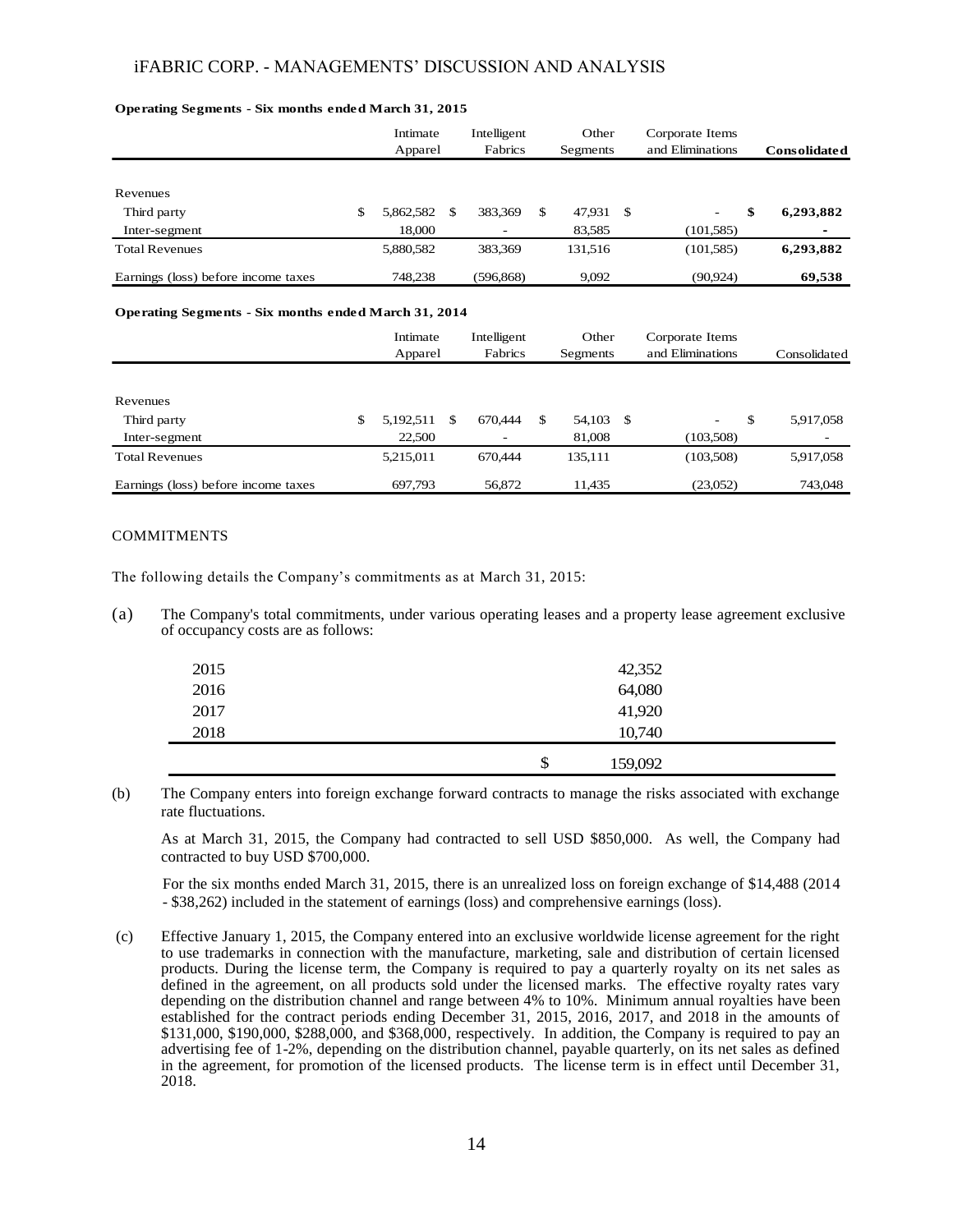- (d) Effective October 17, 2011, the Company entered into an exclusive worldwide license agreement for the right to use trademarks in connection with the manufacture, marketing, sale and distribution of certain licensed products. During the initial license term, the Company is required to pay a monthly royalty of 9.5% on its net sales as defined in the agreement, on all products sold under the licensed marks. The initial license term is in effect until December 31, 2015 and may be renewed for an additional term of four years on the condition that certain performance goals as defined in the agreement are attained.
- (e) Effective January 16, 2012, the Company entered into an exclusive license agreement for the right to use trademarks in connection with the manufacture, marketing, sale and distribution of certain licensed products. The licensed territory includes certain worldwide areas as specified in the agreement. During the initial license term, the Company is required to pay a monthly royalty of 9% on its net sales as defined in the agreement, on all products sold under the licensed marks. Minimum annual royalties have been established for the contract periods ending December 31, 2013, 2014, and 2015 in the amounts of \$144,000, \$279,000 and \$432,000 respectively. In addition, the Company is required to pay an advertising fee of 2%, payable semi-annually, on its net sales as defined in the agreement, for the promotion of the licensed products. The initial license term is in effect until December 31, 2015 and may be renewed for an additional term of three years on the condition that certain performance goals as defined in the agreement are attained.

#### SUBSEQUENT EVENTS

On May 6, 2015, 100,000 stock options were granted to a Director of the Company. Each option entitles the holder to acquire one common share of the Company at a price of \$2.70, and is exercisable for a period of 10 years from the grant date. All options vest immediately. The fair value of the options has been estimated by management at \$180,980 as of the date of the grant using the Black-Scholes pricing model.

#### RISK FACTORS

#### *Financial*

iFabric will require additional financing to fund the expansion of iFabric. There can be no assurance that iFabric will be able to obtain adequate financing in the future, or that the terms of such financing will be favourable. Failure to obtain such additional financing could result in delay or indefinite postponement of development of certain of iFabric's business, and therefore affect its future cash flows, earnings, results of operations and financial condition.

#### *Competition*

iFabric faces significant competition in almost every aspect of its business, particularly from other companies that:

- Design, manufacture and distribute intimate apparel and accessories;
- Sell sprays, topical liquids and creams that repel biting insects when applied to the skin;
- Sell sprays, liquids, creams, chemicals and textiles which have the ability to kill bacteria;
- Sell sprays, topical liquids, creams and oral medication that assist with the healing of skin and the control of skin irritations; and
- Distribute chemicals that can be applied to textiles in order to kill bacteria.

#### *Licensing Arrangements*

iFabric will be reliant on a number of key licensing and distribution agreements and its future performance could be materially affected by a termination of one or more of such agreements. Termination could arise as a result of any of the following:

- Failure to pay royalties or advertising contributions;
- Failure to meet minimum purchase obligations;
- Failure to achieve minimum sales targets;
- The breach of a material covenant;
- Failure to ship licensed products to authorized customers;
- Failure to give notice of intention to renew within the stipulated time period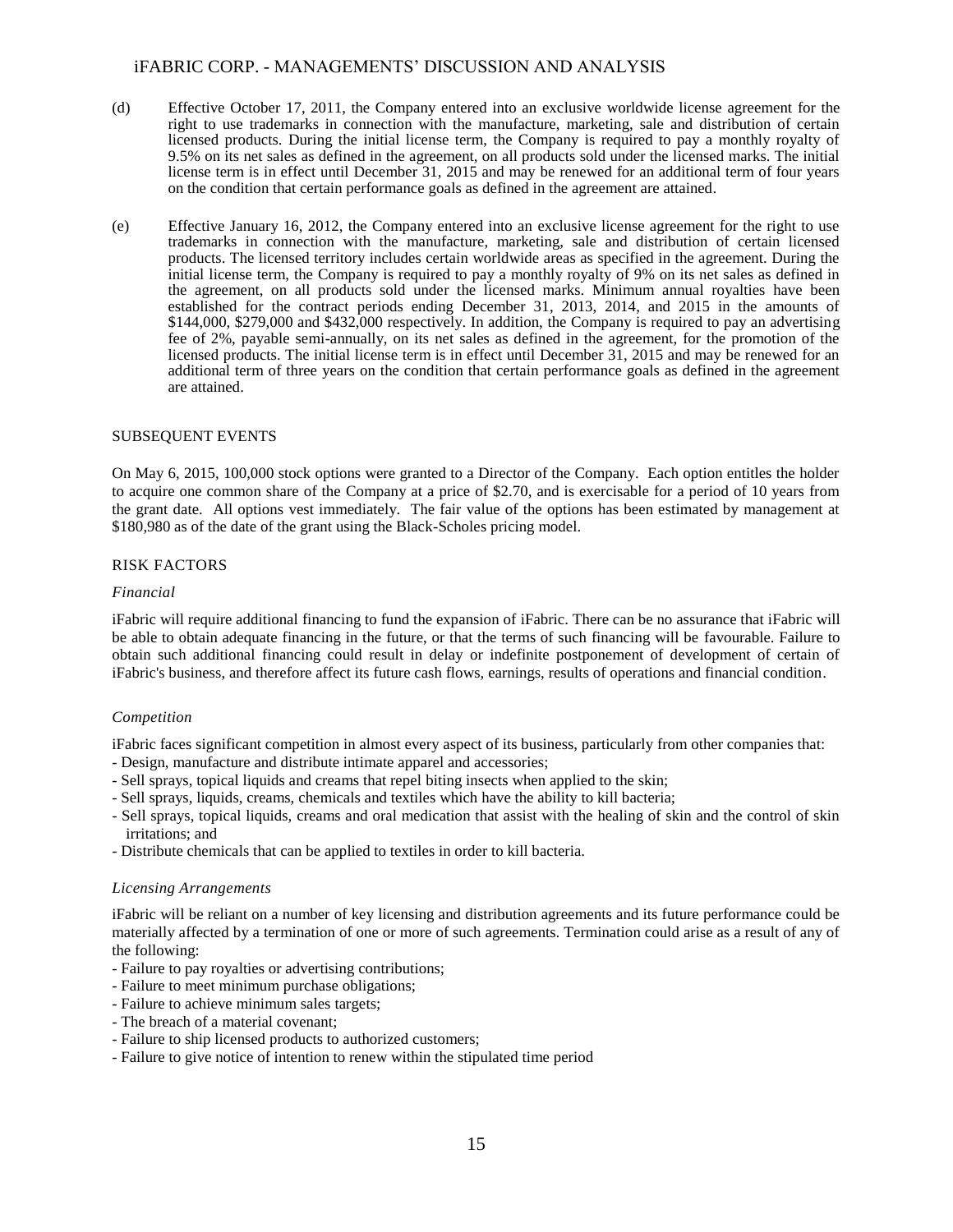#### *Key Personnel*

The senior officers of the Company are critical to its success. In the event of the departure of a senior officer, the Company believes that it will be successful in attracting and retaining qualified successors but there can be no assurance of such success. Recruiting qualified personnel as the Company grows is critical to its success. As the Company's business activities grow, it will require additional key financial, administrative and technical personnel as well as additional operations staff. If the Company is not successful in attracting and training qualified personnel, the efficiency of its operations could be affected, which could have an adverse impact on the Company's future cash flows, earnings, results of operations and financial condition.

#### *Technological Advancements*

The chemical industry is subject to significant technological advancements, changing industry standards, market trends, customer preferences and competitive pressures which can, among other things, necessitate revisions in pricing strategies, price reductions and reduced profit margins. The success of the Company will depend on its ability to secure technological superiority in its products and maintain such superiority in the face of new technologies. No assurance can be given that further modification of product offerings of the Company will not be required in order to meet demands or to remain competitive.

#### *Intellectual Property*

The success of the Company will depend, in part, on its ability to maintain proprietary protection over its intellectual property and operate without infringing the proprietary rights of third parties. Despite precautions, it may be possible for a third party to copy or otherwise obtain and use the Company's technologies without authorization. There can be no assurance that any steps taken by the Company will prevent misappropriation of its technologies.

#### *Government Regulation and Regulatory Approvals*

Future changes in government regulation could adversely affect the industries in jurisdictions in which the Company operates or intends to operate.

With regard to its intelligent textile technologies the Company is dependent on regulatory approvals or registrations and the legal systems in the markets in which it operates, such as the U.S. Environmental Protection Agency ("EPA") and Health Canada. The Company currently has certain EPA registrations and is in process of securing additional approvals from both the EPA and Health Canada. There is no certainty that such approvals will be granted and regulators could, even after granting such approvals, be stringent on non-compliance with regulatory requirements or change such requirements, which could have a material adverse effect on the Company's business and result in adverse publicity.

#### *Customer Adoption*

The Company's revenues in its Intelligent Fabrics Division are highly dependent on the willingness of consumers to purchase products based upon their awareness the benefits of such products. Different markets will require differing marketing strategies and the adoption of the Company's products may be slower than anticipated.

#### CRITICAL ACCOUNTING POLICIES AND ESTIMATES

The preparation of these financial statements requires management to select appropriate accounting policies and to make judgments, estimates and assumptions that affect the reported amounts of assets, liabilities, revenues, expenses and the disclosure of contingent assets and liabilities at the end of the reporting period. The estimates and related assumptions are based on previous experience and other factors considered reasonable under the circumstances, the results of which form the basis of making assumptions about carrying values of assets and liabilities that are not readily apparent from other sources.

The estimates and underlying assumptions are reviewed on an ongoing basis. Revisions to accounting estimates are recognized in the period in which the estimate is revised if the revision affects only that period or in the period of revision and future periods if the revision affects both current and future periods.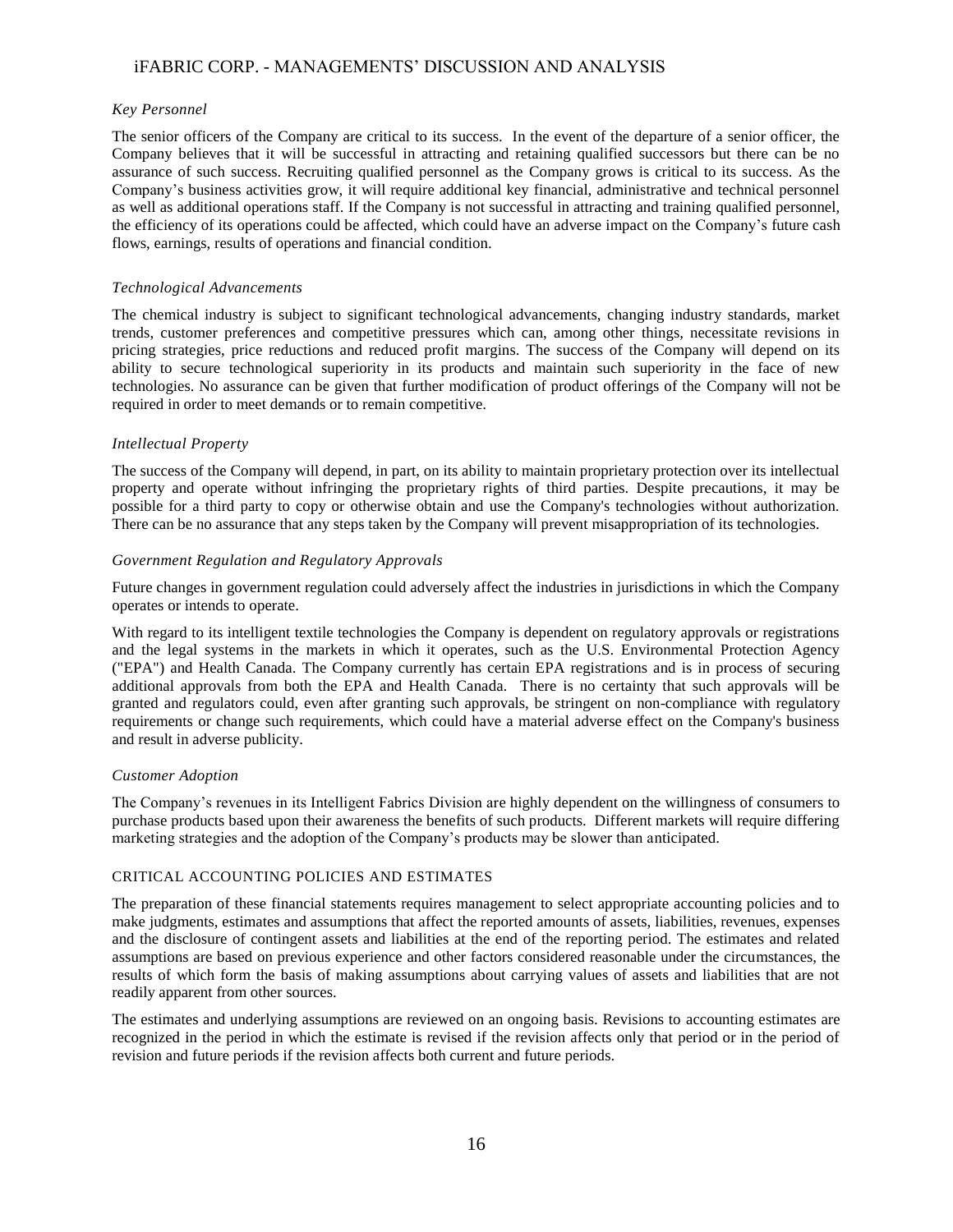Significant assumptions about the future that management has made and that could result in a material adjustment to the carrying amounts of assets and liabilities, in the event that actual results differ from assumptions made, relate to, but are not limited to, the following:

#### *Valuation of inventories:*

Provisions for non-saleable inventories are prepared by management based on their knowledge of sales history.

#### *Recoverability of deferred development costs:*

Management deems all such costs as recoverable based on the pending Health Canada and the EPA approval of items under development as well as contracts with buyers, which are pending.

#### *Benefits of deferred income tax assets:*

Management bases this estimate on the estimated future tax rate at the time in which it is expected for the asset to be realized. Many of these rates are not final due to their future nature.

#### *Estimated useful life of property, plant and equipment:*

Management makes this estimate based on past experience with similar assets and future business plans.

#### *Allowance for doubtful accounts:*

Management provides for doubtful accounts based on its assessment of credit risk, past experience and payment history of a customer.

#### *Share-based payment transactions:*

The Company measures the cost of equity-settled transactions by reference to the fair value of the equity instruments at the date at which they are granted. Estimating fair value for share-based payment transactions requires determining the most appropriate valuation model, which is dependent on the terms and conditions of the grant. This estimate also requires determining and making assumptions about the most appropriate inputs to the valuation model including the expected life, volatility, dividend yield of the share option and forfeiture rate.

#### *Provision for margin guarantee rebates:*

The company has guaranteed a minimum level of margins, to certain of its customers, as a condition of sale. Management provides for potential rebates based on its estimate of inventory that is likely to be discounted, by these certain customers, based on current sale-through levels.

Actual results could differ from these estimates and may require a material adjustment to the carrying amount of affected assets and liabilities.

#### CHANGES IN ACCOUNTING POLICIES

Certain pronouncements were issued by the IASB or the International Financial Reporting Interpretations Committee ("IFRIC") that are mandatory for annual periods beginning on or after January 1, 2014. As of October 1, 2014, the Company has adopted the following standards:

- i) IAS 32, 'Financial Instruments: Presentation' was amended in December, 2011, clarifying the application of the offsetting requirements of financial assets and financial liabilities. The Company has assessed that the adoption of IAS 32 has no material impact on the financial statements.
- ii) 'Annual Improvements to IFRSs 2010-2012 and 2011-2013 cycle' were approved by the IASB in December, 2013. These improvements included amendments to a number of IFRSs as a result of the annual improvements project. The Company has assessed that no adjustments are necessary as a result of applying the revised rules.